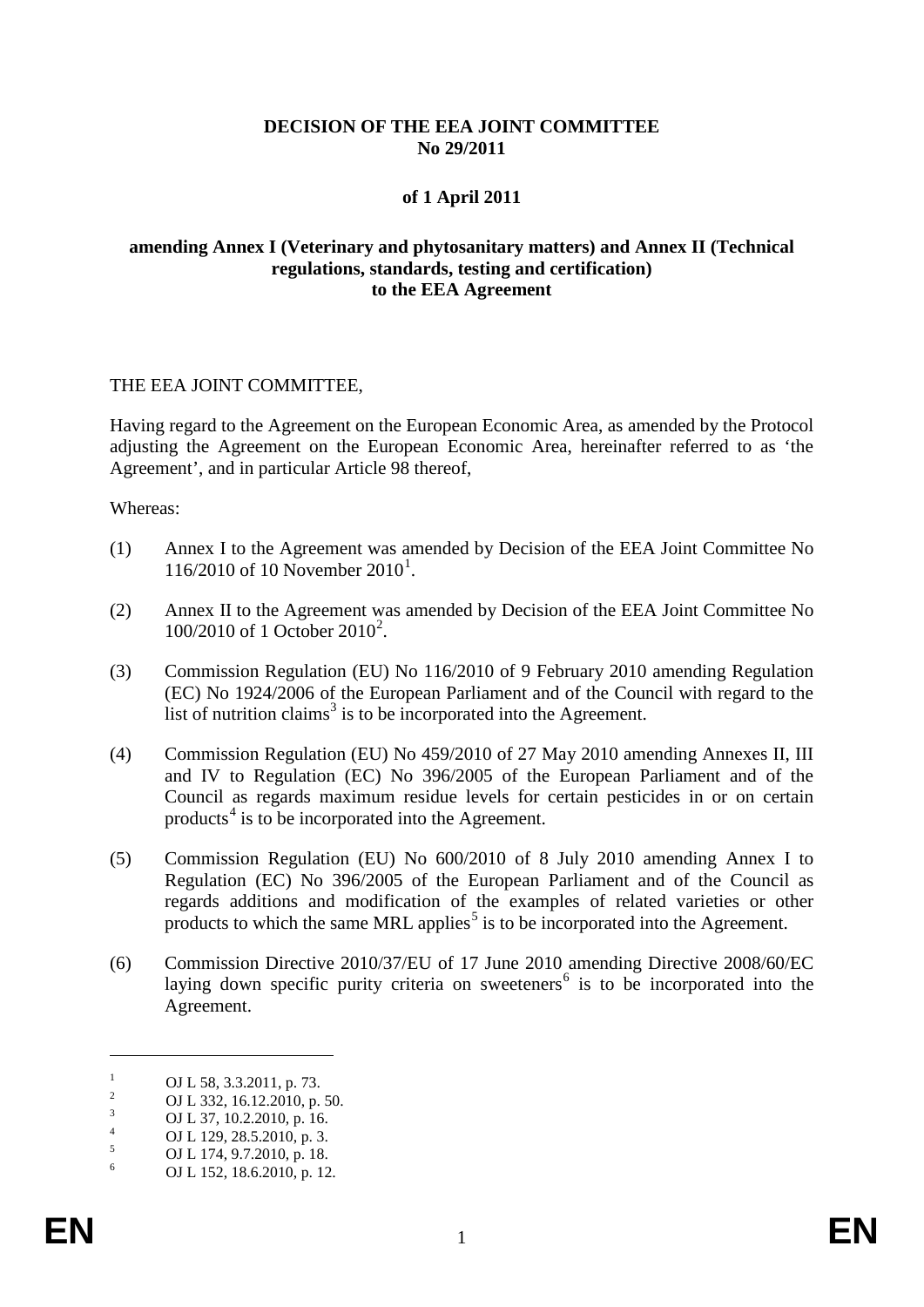(7) This Decision is not to apply to Liechtenstein,

## HAS DECIDED AS FOLLOWS:

## *Article 1*

The following indents shall be added in point 40 (Regulation (EC) No 396/2005 of the European Parliament and of the Council) of Chapter II of Annex I to the Agreement:

- '- **32010 R 0459**: Commission Regulation (EU) No 459/2010 of 27 May 2010 (OJ L 129, 28.5.2010, p. 3),
- **32010 R 0600**: Commission Regulation (EU) No 600/2010 of 8 July 2010 (OJ L 174, 9.7.2010, p. 18).'

# *Article 2*

Chapter XII of Annex II to the Agreement shall be amended as follows:

- 1. The following indents shall be added in point 54zzy (Regulation (EC) No 396/2005 of the European Parliament and of the Council):
	- '- **32010 R 0459**: Commission Regulation (EU) No 459/2010 of 27 May 2010 (OJ L 129, 28.5.2010, p. 3),
	- **32010 R 0600**: Commission Regulation (EU) No 600/2010 of 8 July 2010 (OJ L 174, 9.7.2010, p. 18).'
- 2. The following indent shall be added in point 54zzzt (Regulation (EC) No 1924/2006 of the European Parliament and of the Council):
	- '- **32010 R 0116**: Commission Regulation (EU) No 116/2010 of 9 February 2010 (OJ L 37, 10.2.2010, p. 16).'
- 3. The following shall be added in point 54zzzy (Commission Directive 2008/60/EC):

', as amended by:

- **32010 L 0037**: Commission Directive 2010/37/EU of 17 June 2010 (OJ L 152, 18.6.2010, p. 12).'

## *Article 3*

The texts of Regulations (EU) Nos 116/2010, 459/2010 and 600/2010, and Directive 2010/37/EU in the Icelandic and Norwegian languages, to be published in the EEA Supplement to the *Official Journal of the European Union*, shall be authentic.